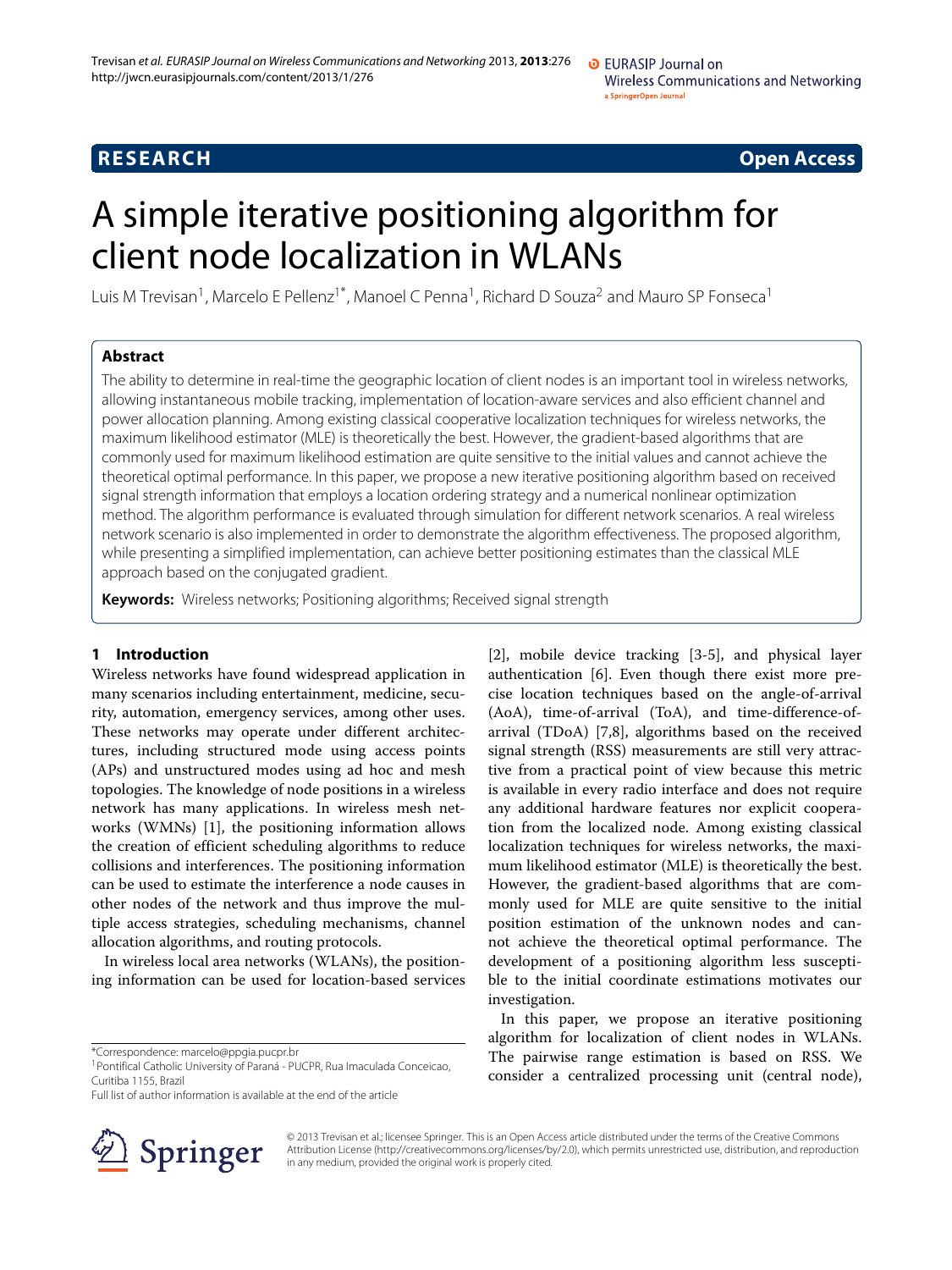as usually implemented in many networks for operation management. It is assumed that each network node collects received power information and MAC addresses from neighbor nodes within its transmission range. Such information is sent to the central node that executes the localization algorithm. The main contributions of the proposed algorithm are the use of a selection and ordering strategy for the reference (or anchor) nodes and also the application of the numerical nonlinear optimization method of Nelder-Mead [\[9\]](#page-10-7), that does not require the derivative of the cost function. The algorithm performance is evaluated through computer simulations for different network scenarios. A real wireless network scenario is implemented in order to demonstrate the algorithm effectiveness. The proposed algorithm, while presenting a simplified implementation, can achieve better positioning estimates than the classical MLE approach based on the conjugated gradient [\[10\]](#page-10-8).

The rest of this paper is organized as follows: in Section [2,](#page-1-0) we present a brief description of the localization technique principles and describe the path loss channel model with shadowing which is employed in the algorithms using RSS. In Section [3,](#page-2-0) we describe the classical localization techniques for wireless networks. The proposed algorithm is presented in Section [4.](#page-3-0) The performance results are presented and discussed in Section [5,](#page-7-0) while Section [6](#page-9-0) concludes the paper.

#### <span id="page-1-0"></span>**2 Localization techniques overview**

Consider a wireless network scenario where a specific node with unknown position, called *unknown node*, should be localized. The other nodes in its vicinity are assumed to have known positions and are called *reference nodes*. It is possible to estimate the unknown node coordinates by applying a localization technique. This procedure starts with the reference nodes transmitting their own coordinates to the unknown node. Then, the unknown node must estimate its relative distance to each of the references based on any technique of range estimation. Finally, the unknown node applies a combining technique over the distances estimates and received coordinates in order to estimate its own position. Alternately, if the unknown node does not cooperate in the localization process, the procedure is executed by the set of reference nodes based on opportunistic measurements collected when the unknown node transmits. We do not include in our analysis the class of Bayesian localization algorithms [\[11-](#page-10-9)[14\]](#page-10-10) as those assume the cooperation among all nodes. In our scenario, we consider that the unknown node may be non-cooperative.

Basically, the location discovery approaches consist of two phases [\[15\]](#page-10-11). In the first phase, the relative distance between two nodes can be estimated using methods as

RSS, ToA, TDoA, and AoA [\[7\]](#page-10-5). Distance estimation techniques based on RSS measures the signal power at the receiver. Assuming a known transmit power, the propagation loss is computed using a theoretical or empirical model and this loss is translated into a distance estimate. This technique is mainly used for *radio frequency* (RF) signals and is subject to different types of errors: additive noise, multipath fading, and shadowing. A time-based method (ToA/TDoA) estimates the relative distance based on the *time* or *time difference* the RF signal takes to travel from the transmitter to the receiver node. This technique assumes that the signal propagation speed is known and can be applied to different signal types including RF, acoustic, infrared, and ultrasound. Finally, the AoA technique is applied to estimate the angle at which signals are received and is generally used in combination with other techniques. An interesting overview of these algorithms for wireless position estimation is presented in [\[16\]](#page-10-12).

In the second phase, the estimated relative distances should be combined to obtain the node position. The first combining approach is to use a method called *hyperbolic trilateration*, where the node position is estimated calculating the intersection point of three circumferences. Each of them with a center at one reference, and with radius equal to the estimated distance between its center reference and the unknown node. A second strategy denoted *triangulation* can be used if the signal angleof-arrival is available instead of the distance. The node position is computed using simple trigonometry laws. A third combining method called *multilateration* calculates the node position by minimizing the differences between the noisy measured distances and estimated distances, using MLE. The multilateration technique is a generalization of the trilateration by using more than three references [\[15\]](#page-10-11).

In real-world scenarios, the RSS measurements are highly dependent of multipath fading and shadowing, so that RSS is considered a poor range estimator compared with ToA and AoA [\[7\]](#page-10-5). However, the RSS measurement is an inexpensive technique because the signal power, generally available at any RF transceiver, can be measured during normal data communication without additional transmissions or bandwidth requirements. Therefore, the technique does not require any additional hardware setup nor extra energy consumption. Technically, the random shadowing behavior of the wireless channel becomes the most relevant source of error for a RSS-based location system. Measurement errors affects the TOA distance measurement in an additive way while RSS is affected in a multiplicative way [\[7\]](#page-10-5). Finally, even though it is less precise, due to its low cost and ease of practical deployment, the RSS technique is used for range estimation in the proposed localization framework.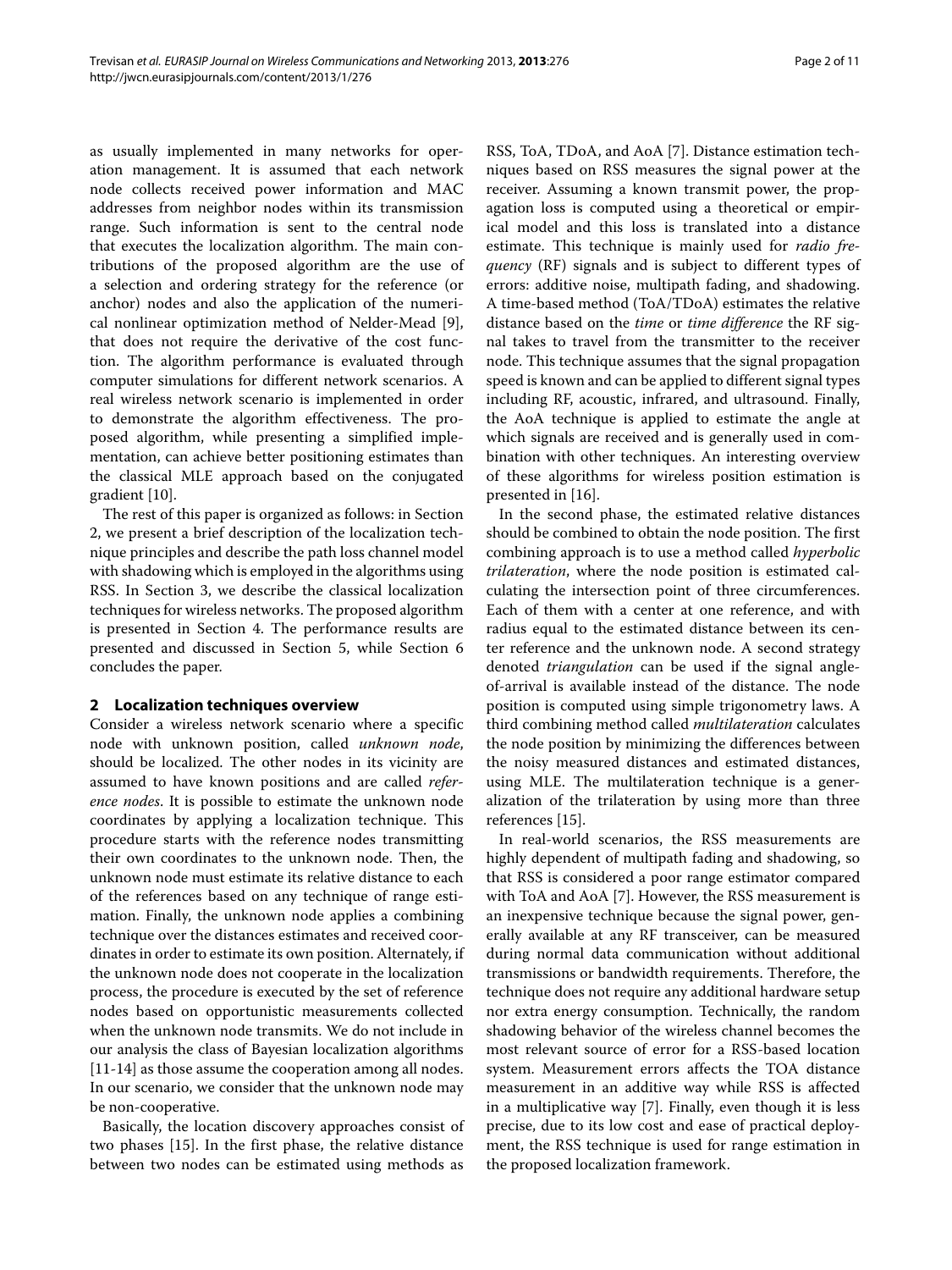<span id="page-2-0"></span>Consider a receiver *i* and a transmitter *j* separated by distance *dij*. Assuming the *log-distance* propagation model [\[17](#page-10-13)[,18\]](#page-10-14), the mean received power,  $P_{ij}^{dBm}$ , is predicted as

$$
P_{ij}^{dBm} = P_0^{dBm} - 10 \cdot \eta \cdot \log_{10} \left(\frac{d_{ij}}{d_0}\right) + \chi,\tag{1}
$$

where  $P_0^{dBm}$  is the power received at a reference distance  $d_0$  from the transmitter. In this model, the signal power decays exponentially with  $d_{ij}$ , where parameter  $\eta$  is the path loss exponent. The mean received power at different points at the same separation distance from the transmitter may vary significantly. This effect is caused by the randomness of shadowing and is statistically modeled as a random variable *χ*. The variable *χ* has normal distribution in *dB* with zero mean and variance relatively constant with distance [\[7\]](#page-10-5) so that we assume a constant variance. The received power  $P_0^{dBm}$  at a reference distance  $d_0$  can be predicted by measurement or obtained analytically, for instance, using the free space propagation model

$$
P_0^{dBm} = P_t^{dBm} - 10 \cdot \log_{10} \left[ \left( \frac{4\pi d_0}{\lambda} \right)^2 \right],\tag{2}
$$

where  $P_t^{dBm}$  is the transmit power,  $\lambda = c/f$  is the signal wavelength, *f* is the carrier frequency and  $c = 3 \times 10^8$  m/s.

Consider a wireless ad hoc network with *m* reference nodes and *n* unknown nodes. The positioning algorithm aims to locate the *n* unknown nodes as close as possible to their real position based on peer-to-peer range estimation and on the known coordinates of the references. The core algorithm mechanism is the atomic multilateration. Because of the shadowing effect, the trilateration in a real scenario will not have a unique intersection point.

Figure [1](#page-2-1) presents a generic triangulation scenario, including the symbolic notation used in the problem formulation. The scenario shows three reference nodes identified by  $R_i$ ,  $j = 1, 2, 3$ . The circumference surrounding each reference node has radius representing the distance,  $d_{ij}$ , that an unknown node  $U_i$  estimates to be from the reference  $R_i$ . The distance estimation is computed using the path loss model. The intersections of the circumferences define an area where the unknown node is expected to be. The unknown node real position is denoted by  $\mathbf{u}_i = (u_i^x, u_i^y)$  and is identified by the square in the intersection area in Figure [1.](#page-2-1) A possible candidate position for the unknown node is identified by the triangle in the same figure and is denoted by  $\tilde{\mathbf{u}}_i = (\tilde{u}_i^x, \tilde{u}_i^y)$ . The coordinate of reference node  $R_j$  is defined as  $\mathbf{r}_j = (r_j^x, r_j^y)$ . The distance between the unknown node candidate position and each of the references is represented by *dij*. Additionally, the distance between a reference node *Rj* and the real position of unknown node *Ui* is denoted by *dij*.

<span id="page-2-2"></span>

<span id="page-2-1"></span>Ideally, consider the *log-distance* model in [\(1\)](#page-2-2) without the shadowing effect,

$$
\hat{P}_{ij}^{dBm} = P_0^{dBm} - 10 \cdot \eta \cdot \log_{10} \left( \frac{\hat{d}_{ij}}{d_0} \right). \tag{3}
$$

Therefore, it is straightforward to compute the estimated distance,  $d_{ij}$ , from the received power measurement,  $\hat{P}^{dBm}_{ij}$ , as being

<span id="page-2-3"></span>
$$
\hat{d}_{ij} = d_0 \cdot 10^{\frac{P_0^{dBm} - \hat{P}_{ij}^{dBm}}{10 \cdot \eta}}.
$$
\n(4)

From another point of view, we can think that  $\hat{P}_{ij}^{dBm}$  is derived from the real distance,  $d_{ij}$ , plus a shadowing error. In this case, we can derive the following relation

<span id="page-2-4"></span>
$$
d_{ij} = d_0 \cdot 10^{\frac{P_0^{dBm} - \hat{P}_{ij}^{BBm} + \chi}{10 \cdot \eta}}.
$$
\n(5)

Following the derivation of [\[10\]](#page-10-8) and combining [\(4\)](#page-2-3) and [\(5\)](#page-2-4) we obtain

$$
\hat{d}_{ij} = d_{ij} \cdot 10^{\frac{\chi}{10 \cdot \eta}},\tag{6}
$$

in which becomes clear that the estimated distance  $d_{ij}$ is affected by the shadowing in a multiplicative way, or equivalently, that the estimation error  $\left( \hat{d}_{ij} - d_{ij} \right)$  is proportional to the range.

In a practical localization framework, the nodes participating in the localization process should deal with power measurements. Therefore, it is convenient to reformulate the problem based directly on this metric. Then, assume that an unknown node *Ui* is able to monitor signal transmissions from a set of reference nodes in the neighborhood, denoted by  $R$ . The mean power that unknown node *Ui* experiences from transmissions originated by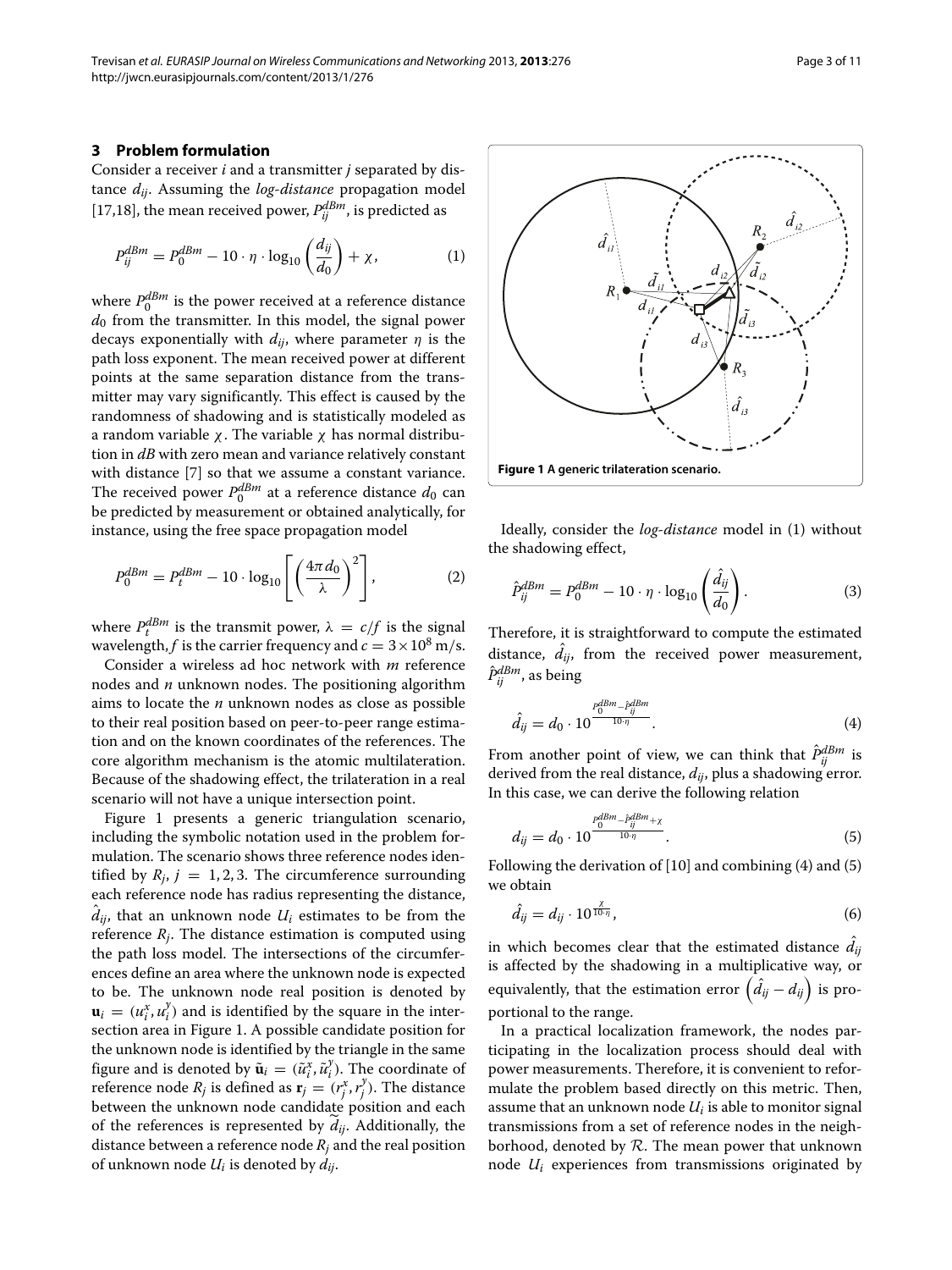node  $R_j \in \mathcal{R}$  is  $\hat{P}_{ij} = P_{ij} + \chi$ , where  $P_{ij}$  is the power that should be received at real position of node *Ui* in an ideal propagation scenario (no shadowing). Additionally, we define the mean theoretical received power at a candidate location of node  $U_i$  with respect to transmissions from nodes  $R_j \in \mathcal{R}$  as being  $P_{ij}$ . The proposed algorithm considers a cost function given by the *squared error* between RSS measurements and estimated powers from references at the candidate position,

$$
f(\tilde{\mathbf{u}}_i) = \sum_{R_j \in \mathcal{R}} (\hat{P}_{ij} - \widetilde{P}_{ij})^2.
$$
 (7)

The use of a weighting factor for the cost function that reinforces the contribution to the location from the closest references was suggested in [\[15\]](#page-10-11), providing more precise range estimation. The proposed algorithm takes advantage from this observation and includes into the cost function a weighting factor. The weighting factor between unknown node  $U_i$  and reference node  $R_i$  reinforces the contribution from closer references and increases the location precision. The positioning algorithm evaluates as many candidate positions as required to find the one which satisfies a predefined criteria. Whenever a candidate position for node  $U_i$  is guessed,  $\tilde{\mathbf{u}}_i = (\tilde{u}_i^x, \tilde{u}_i^y)$ , its distances to nodes  $R_i \in \mathcal{R}$  are in turn defined as

$$
\widetilde{d}_{ij} = \sqrt{(r_j^x - \widetilde{u}_i^x)^2 + (r_j^y - \widetilde{u}_i^y)^2}.
$$
\n(8)

The estimated receiver power at the current candidate position,  $\tilde{\mathbf{u}}_i$ , can then be computed as

$$
\widetilde{P}_{ij}^{dBm} = P_0^{dBm} - 10 \cdot \eta \cdot \log_{10}(\widetilde{d}_{ij}).\tag{9}
$$

The candidate position that minimizes  $f(\tilde{\mathbf{u}}_i)$  is the estimated position of the unknown node.

#### <span id="page-3-0"></span>**4 Proposed algorithm**

In this section, we present the details of the proposed localization algorithm, but first we discuss the influence of ordering in the localization accuracy.

#### **4.1 The Influence of ordering**

As discussed in the previous section, the localization error is proportional to the range. In order to demonstrate this effect, it was computed the mean location error for a node placed in different predefined positions, as enumerated in Figure [2.](#page-3-1) We applied the cost function defined by [\(7\)](#page-3-2). The results for each predefined position are shown in Figure [3.](#page-4-0)

The positions 1 to 8 correspond to a vertical movement of the node from the center and positions 9 to 15 correspond to a diagonal movement. The results clearly show that the error in range estimation is significantly reduced when the node approaches the reference *R*4. Therefore, given that the real node position is determinant for the error in range estimation, it is reasonable to assume that

<span id="page-3-2"></span>

<span id="page-3-1"></span>the location ordering may affect the mean location error. Based on this assumption, we derived a metric which is a function of the node position. This metric should consider the power measurements and the corresponding estimated distances  $d_{ij}$ , which is the only information available for the positioning algorithm. Moreover, the proposed algorithm first locates the node which is in the proximity of the largest number of references. Therefore, a metric is proposed to quantify the proximity of any given node to the reference nodes so that the algorithm can estimate which is the node closest to the largest number of references. In particular, the *proximity factor* of a node *Ui* is computed as

<span id="page-3-3"></span>
$$
F_{\text{proximity}}(i) = \sum_{R_j \in \mathcal{R}} \hat{d}_{ij},\tag{10}
$$

where  $R$  is the set of reference nodes in the neighborhood, which also includes the unknown nodes already localized. Computing the *proximity factor* for nodes in the scenario in Figure [2,](#page-3-1) we obtain the values shown in Table [1.](#page-4-1) The first column, denoted *target location sequence*, presents the nodes in ascending order of location error. That is the resultant error location considering the localization of that node only. This column in Table 1 is used only as a reference, as this would be the ideal order in which the nodes should be located in case of sequential node localization (the node that is located with the smallest error should be located first, then it becomes a reference for the other nodes, and so on). The second and third columns, show the *F*proximity value for each node *i*. A selection metric should be defined in order to define the localization sequence of the unknown nodes. The *selected sequence* must be as close as possible to the *target sequence* presented in the first column of Table [1](#page-4-1) because the node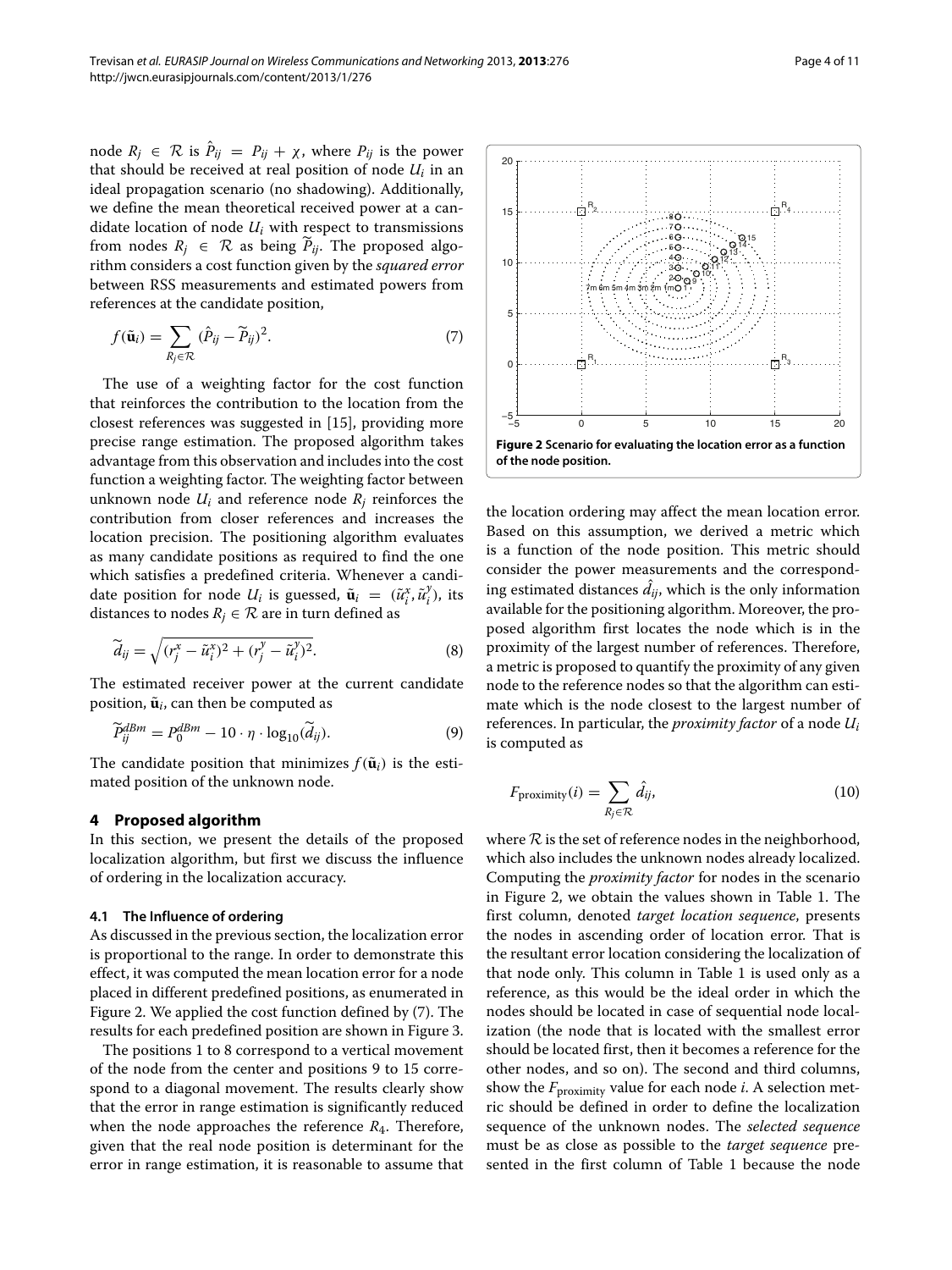(11)



<span id="page-4-0"></span>positions associated with lower location errors should be localized first. Comparing the target sequence and the sequence obtained using  $F_{\text{proximity}}$ , we can verify that this goal is not fully achieved. For example, the node in position 8 has a mean location error about 2 m greater than the node in position 15. We can observe in Figure [2](#page-3-1) that when a node moves along the vertical or diagonal directions, it approaches some references and moves away from others. However, when the node is closer to a specific reference,

<span id="page-4-1"></span>**Table 1 Taget localization sequence and the localization sequences given by the** *F***proximity and** *R***proximity factors**

| <b>Target</b><br>location<br>sequence | $F_{\text{proximity}}(i)$ | <b>Estimated</b><br>location<br>sequence | $R_{\text{proximity}}(i)$ | <b>Estimated</b><br><b>location</b><br>sequence |
|---------------------------------------|---------------------------|------------------------------------------|---------------------------|-------------------------------------------------|
| 15                                    | 47.6830                   | 8                                        | 81.2738                   | 15                                              |
| 14                                    | 46.6297                   | 15                                       | 63.4042                   | 14                                              |
| 13                                    | 46.1839                   | 7                                        | 51.9312                   | 13                                              |
| 12                                    | 45.5853                   | 14                                       | 43.9526                   | 12                                              |
| 8                                     | 44.9661                   | 6                                        | 39.1365                   | 8                                               |
| 7                                     | 44.6653                   | 13                                       | 38.2657                   | 7                                               |
| 6                                     | 44.0120                   | 5                                        | 38.0920                   | 11                                              |
| 5                                     | 43.8848                   | 12                                       | 36.8669                   | 6                                               |
| 11                                    | 43.2998                   | $\overline{4}$                           | 35.1000                   | 5                                               |
| $\overline{4}$                        | 43.2586                   | 11                                       | 33.6129                   | 10                                              |
| 10                                    | 42.8085                   | 3                                        | 33.1326                   | $\overline{4}$                                  |
| 9                                     | 42.8002                   | 10                                       | 31.1058                   | 3                                               |
| 3                                     | 42.5210                   | $\mathcal{P}$                            | 30.0848                   | 9                                               |
| $\mathfrak{D}$                        | 42.5205                   | 9                                        | 29.1206                   | $\mathfrak{D}$                                  |
| 1                                     | 42.4264                   | 1                                        | 27.2395                   | 1                                               |

its mean location error achieves a lower value. Based on this observation, a new metric was empirically derived, called *proximity relation*, which is a function of *F*proximity and the lowest distance  $d_{ij}$  estimated (measured) by the unknown node *Ui* to a reference *Rj* or an already localized node. The set of unknown nodes already localized will be denoted by L. The *proximity relation* is defined as

$$
R_{\text{proximity}}(i) = \frac{F_{\text{proximity}}(i) \cdot \alpha + \gamma}{\min(\hat{d}_{ij})}, \quad \forall j \in \{R \cup \mathcal{L}\}.
$$

where

$$
\alpha = \begin{cases} 1.15, & \text{for } 1 \le j \le m \\ 1, & \text{for } j > m. \end{cases} \tag{12}
$$

Based on simulation experiments, we identified that the distance estimates between two unknown nodes not yet localized can be used to improve the sequence ordering used by the localization algorithm. This is done by adding to  $F_{\text{proximity}}$  the constant parameter  $\gamma = (n - |\mathcal{L}|) \cdot \max(\widehat{D})$ , where *n* is the number of unknown nodes,  $|\mathcal{L}|$  is the cardinality of  $\mathcal{L}$ , and  $D = [d_{ij}]$  is the matrix of estimated distances. The scaling factor  $\alpha$  has the objective to locate unknown nodes that are closer to a great number of reference nodes. Therefore, if there are two unknown nodes with the same value of  $R_{\text{proximity}}(i)$ , the one that has a larger number of closer reference nodes will be localized first. This procedure is a strategy to give a localization reliability metric for each of *m* reference nodes. The performance was evaluated for values  $1 \leq \alpha \leq 3$  and the best result obtained through simulations was with  $\alpha = 1.15$ . The *R*<sub>proximity</sub> values for a node at the different positions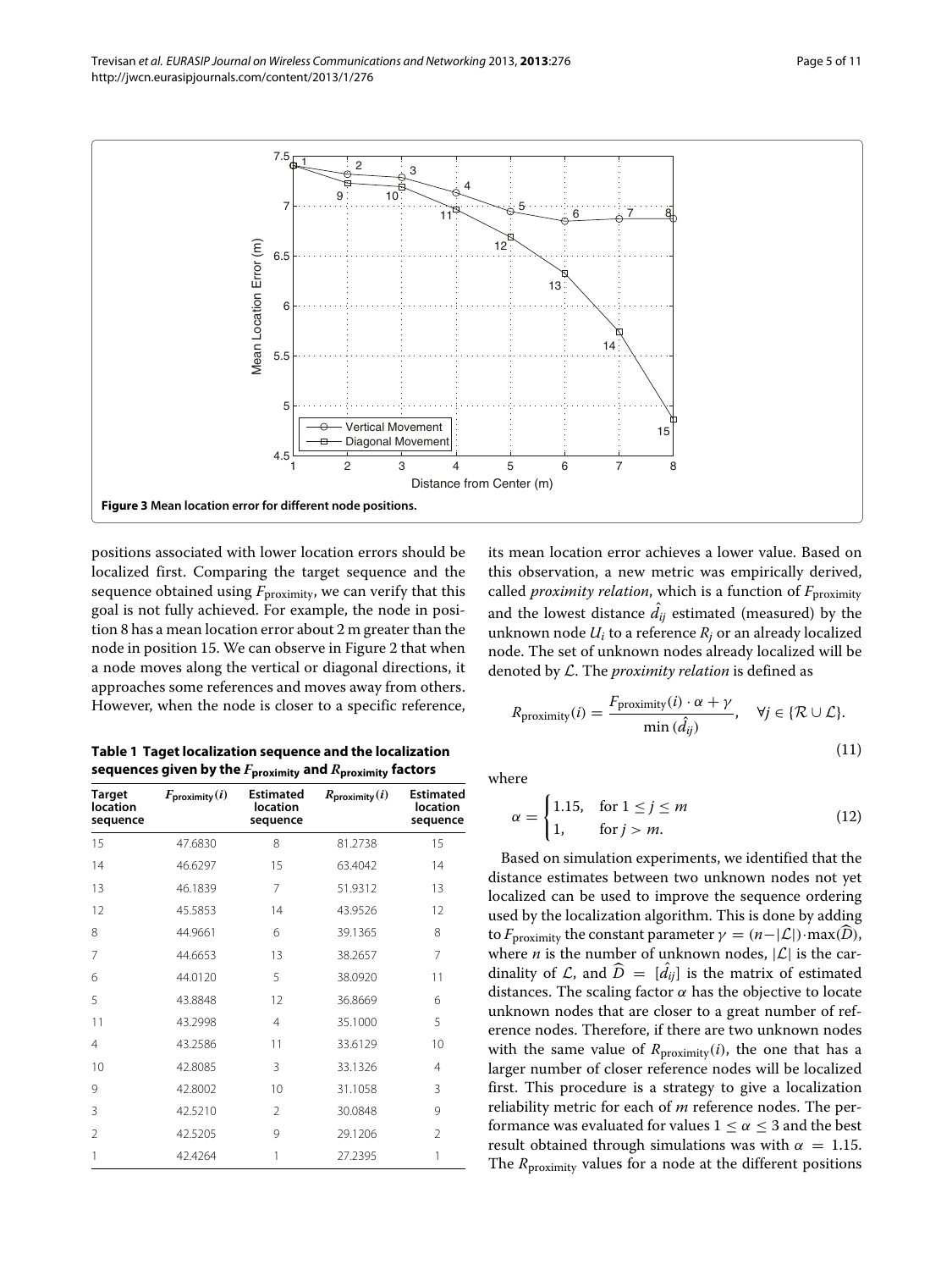indicated in Figure [2](#page-3-1) are also presented in Table [1.](#page-4-1) Note that the *estimated* location sequence obtained based on *R*proximity is very close to the *target* location sequence.

As another example, consider the network topol-ogy of Figure [4.](#page-5-0) By applying the *R*<sub>proximity</sub> factor to determine the localization ordering of the unknown nodes, they will be located in the following order: {9, 3, 7, 12, 13, 15, 11, 8, 14, 1, 4, 5, 2, 6, 10}. Each located node that becomes a reference node affects the metric for the next nodes. This means that unknown nodes closer to already located nodes will be localized first. Figure [5](#page-6-0) presents a comparison between the performance of the location algorithm with and without node ordering, as a function of the number of unknown nodes in the network. It should be pointed out that the location error can be significantly reduced when the number of unknown nodes increases, which we consider to be a quite interesting feature.

#### **4.2 Algorithm**

The proposed algorithm locates nodes individually, following the sequence ordering obtained using the *R*<sub>proximity</sub> factor, where the node with the highest  $R_{\text{proximity}}$  factor is located first. The pseudocode is presented in Algorithm [1.](#page-5-1) The set of reference nodes,  $R$ , have known coordinates, **r***j*. These nodes collect the power measurements from unknown neighbor nodes to form matrix  $\hat{P}$ . The reference power  $P_0^{dBm}$  and the pathloss exponent  $\eta$  are predefined parameters. Based on the power measurements, the *R*proximity factor is computed for all unknown nodes. Then, the iterative localization procedure is started, where the unknown nodes are localized in the order based on the *R*proximity factor. The coordinates are estimated by minimizing the cost function  $f(\mathbf{\tilde{u}}_k)$ . The localized node becomes part of the reference set for the next iteration of the algorithm.

#### <span id="page-5-1"></span>**Algorithm 1:**

# **1.1 Input Parameters**:

- 1.2  $\hat{\mathbf{P}} = [\hat{P}_{ij}^{dBm}]$  : Matrix of power measurements
- **1.3 r**<sub>*j*</sub> =  $(r_j^x, r_j^y)$ ,  $\forall R_j \in \mathcal{R}$  : Reference nodes coordinates
- **1.4**  $P_0^{dBm}$  : Reference power at a reference distance  $d_0$
- **1.5** *η* : Path loss exponent
- **1.6** Compute  $R_{\text{proximity}}(i)$ , ∀ $U_i \in \mathcal{U}$
- **1.7** Define the empty set,  $\mathcal{L} = \{\emptyset\}$
- 1.8 **While**  $|\mathcal{L}| < |\mathcal{U}|$
- **1.9** Select unknown node  $U_k \in \mathcal{U}$ , where  $k = \arg \max_{i} R_{\text{proximity}}(i)$

1.10 Select an initial candidate position for unknown node 
$$
U_k
$$
,  $\tilde{\mathbf{u}}_k = (\tilde{u}_k^{\tilde{x}}, \tilde{u}_k^{\tilde{y}})$   
1.11 min  $f(\tilde{\mathbf{u}}_k) = \sum_{i \in \{2, 1, \ldots, L\}} \beta_{kj} \cdot (\hat{P}_{kj} - \tilde{P}_{kj})^2$ 

1.12 
$$
\begin{array}{c}\n\mathbf{\ddot{u}}_k \\
\text{Set } \hat{\mathbf{u}}_k = \tilde{\mathbf{u}}_k \text{ and update set } \mathcal{L} = \{\mathcal{L} \cup \mathcal{U}_k\}\n\end{array}
$$

**1.13 end**

Note that in the proposed algorithm, we include a scale factor  $\beta_{ij}$  for the cost function terms (please compare step (1.11) of Algorithm [1](#page-5-1) and [\(7\)](#page-3-2)). The inclusion of the scale

<span id="page-5-0"></span>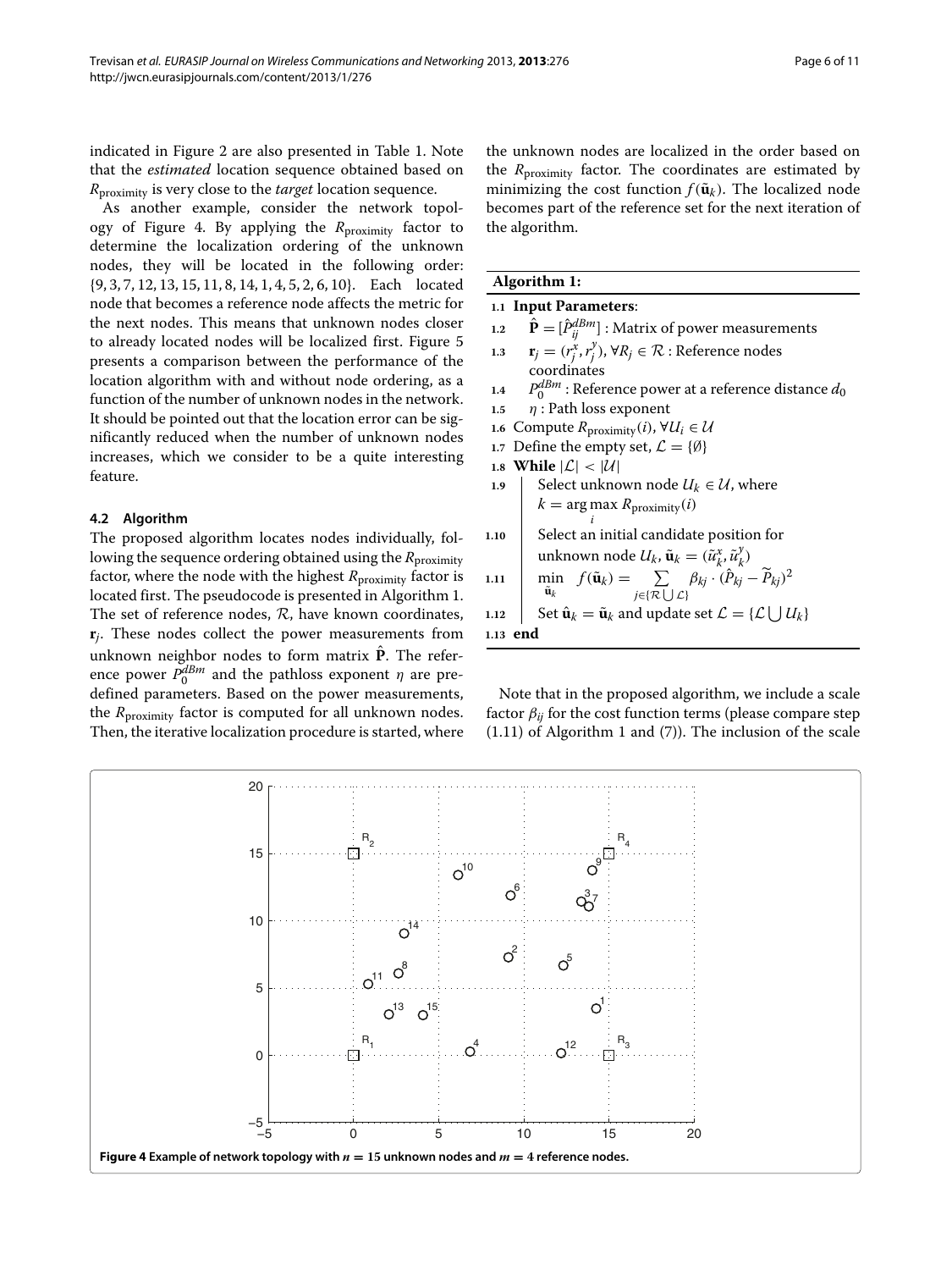

<span id="page-6-0"></span>factor is based on the fact that the error in the estimation of relative distance  $d_{ij}$  increases for greater distances between *i* and *j*. The scaling factor *β* uses the relation between  $F_{\text{proximity}}(i)$  in [\(10\)](#page-3-3) and the estimated distance  $d_{ij}$ between unknown node *i* and reference node *j* as a way to attribute a higher scale factor to an unknown node closest to the reference. The parameter  $\beta_{ki}$  is computed as

$$
\beta_{kj} = \rho \cdot \log \left( \frac{F_{\text{proximity}}(i)}{\widehat{d}_{kj}} \right) \tag{13}
$$

where  $\rho$  is a constant which benefits the proximity of an unknown node to any reference and whose optimal value obtained through extensive simulations is<sup>a</sup>

$$
\rho = \begin{cases} 2.7, & \text{for } 1 \le j \le m \\ 1, & \text{for } j > m. \end{cases} \tag{14}
$$

In Figure [6,](#page-7-1) we present a comparison between the performance of the proposed algorithm with and without the proposed scale factor *βij* in the cost function, considering the same scenario with four reference nodes presented in Figure [4.](#page-5-0) It is clear that the inclusion of the scaling factor is beneficial in terms of performance.

Moreover, in our implementation, we use of the Nelder-Mead nonlinear optimization numerical method [\[9\]](#page-10-7) for minimizing the weighted cost function, therefore without requiring the derivative of the cost-function, as is the case of MLE methods based on the conjugate gradient [\[10\]](#page-10-8).

#### **4.3 Initial candidate position problem**

For practical implementations of localization algorithms, the best strategy to select the initial candidate positions for unknown nodes is to apply the method proposed in [\[19\]](#page-10-15), which selects the initial candidate position based on estimated distances from reference nodes. Consider the scenario shown in Figure [7,](#page-7-2) with reference nodes  $\mathbf{r}_1$ ,  $\mathbf{r}_2$ , and **r**3. The circumferences surrounding each reference node represent the estimated distances for unknown node *k* and are defined as

<span id="page-6-4"></span><span id="page-6-1"></span>
$$
(\tilde{u}_k^x - r_1^x)^2 + (\tilde{u}_k^y - r_1^y)^2 = d_{1k},
$$
\n(15)

<span id="page-6-2"></span>
$$
(\tilde{u}_k^x - r_2^x)^2 + (\tilde{u}_k^y - r_2^y)^2 = d_{2k},
$$
\n(16)

<span id="page-6-3"></span>
$$
(\tilde{u}_k^x - r_3^x)^2 + (\tilde{u}_k^y - r_3^y)^2 = d_{3k}.
$$
 (17)

By combining [\(15\)](#page-6-1) and [\(16\)](#page-6-2), we obtain

$$
(r_2^x - r_1^x) \cdot \tilde{u}_k^x + (r_2^y - r_1^y) \cdot \tilde{u}_k^y = \left(\hat{d}_{1k}^2 - \hat{d}_{2k}^2 + (r_2^x)^2 - (r_1^x)^2\right) + (r_2^y)^2 - (r_1^y)^2\right)/2
$$
\n(18)

which is the equation that represents the straight line defined by the two intersection points of circles defined by [\(15\)](#page-6-1) and [\(16\)](#page-6-2). Similarly, by combining [\(15\)](#page-6-1) with [\(17\)](#page-6-3) and [\(16\)](#page-6-2) with [\(17\)](#page-6-3), we obtain the other two line equations:

$$
(r_3^x - r_1^x) \cdot \tilde{u}_k^x + (r_3^y - r_1^y) \cdot \tilde{u}_k^y = \left(\tilde{d}_{1k}^2 - \tilde{d}_{3k}^2 + (r_3^x)^2 - (r_1^x)^2 + (r_3^y)^2 - (r_1^y)^2\right)/2,
$$
\n(19)

$$
(r_3^x - r_2^x) \cdot \tilde{u}_k^x + (r_3^y - r_2^y) \cdot \tilde{u}_k^y = \left(\tilde{d}_{2k}^2 - \tilde{d}_{3k}^2 + (r_3^x)^2 - (r_2^x)^2 + (r_3^y)^2 - (r_2^y)^2\right)/2.
$$
 (20)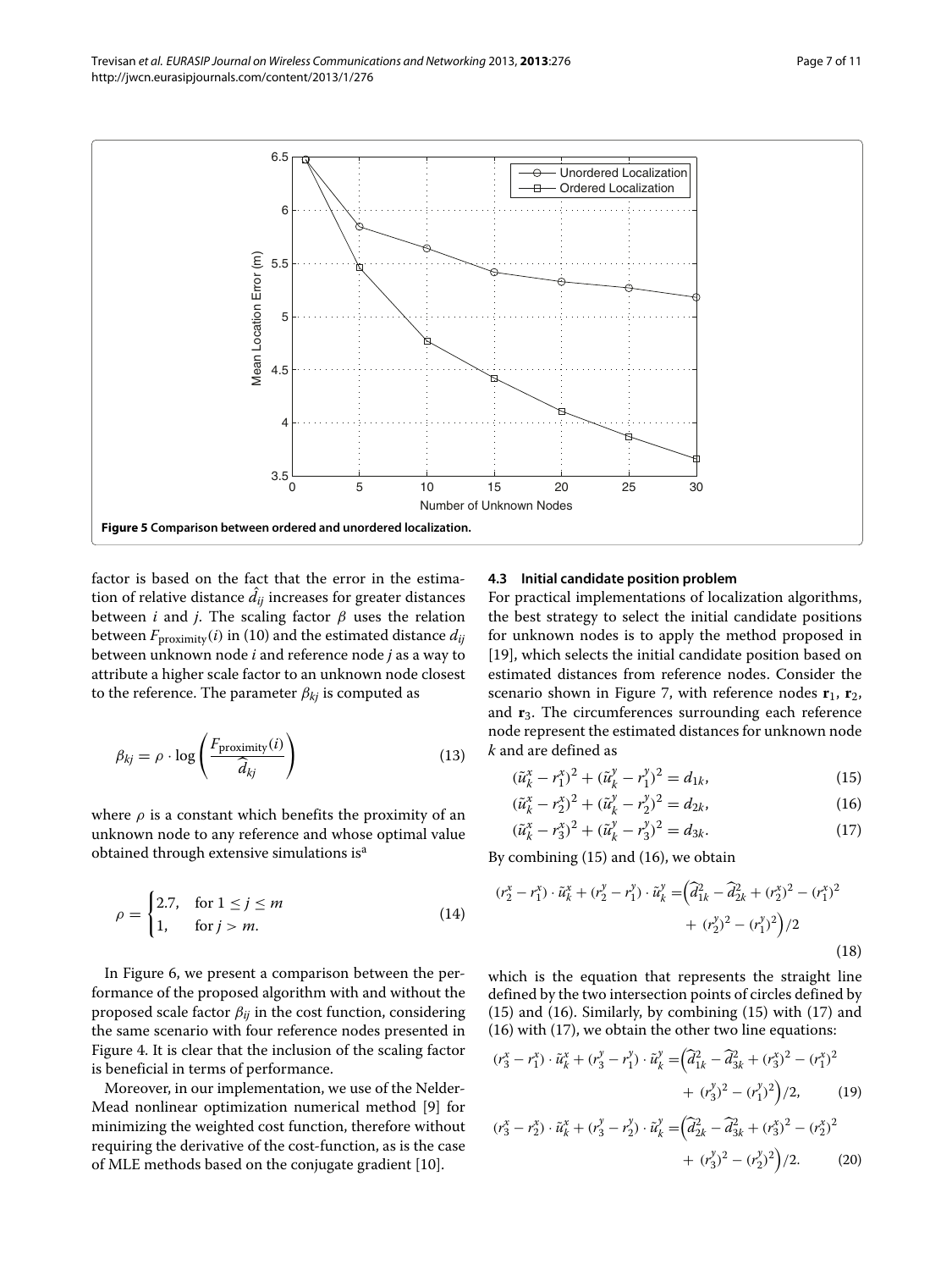

<span id="page-7-1"></span>The intersection of these three straight lines defines the initial candidate position of unknown node *k* for the localization algorithm, as marked by the triangle in Figure [7.](#page-7-2) In a specific scenario, where the three references are aligned, the lines are parallel. In such case, the initial candidate position is defined as the mean computed among the coordinates defined by the intersection of the line defined by the references with the parallel lines [\[19\]](#page-10-15).

# <span id="page-7-0"></span>**5 Practical results**

The design of the proposed algorithm is heavily based on extensive computer simulations. Therefore, in order to evaluate the effectiveness of our approach, we tested the proposed localization algorithm in a real wireless network scenario implemented in an outdoor environment, as shown in Figure [8.](#page-8-0) The scenario consists of one unknown node designated by *i* and three reference nodes

<span id="page-7-2"></span>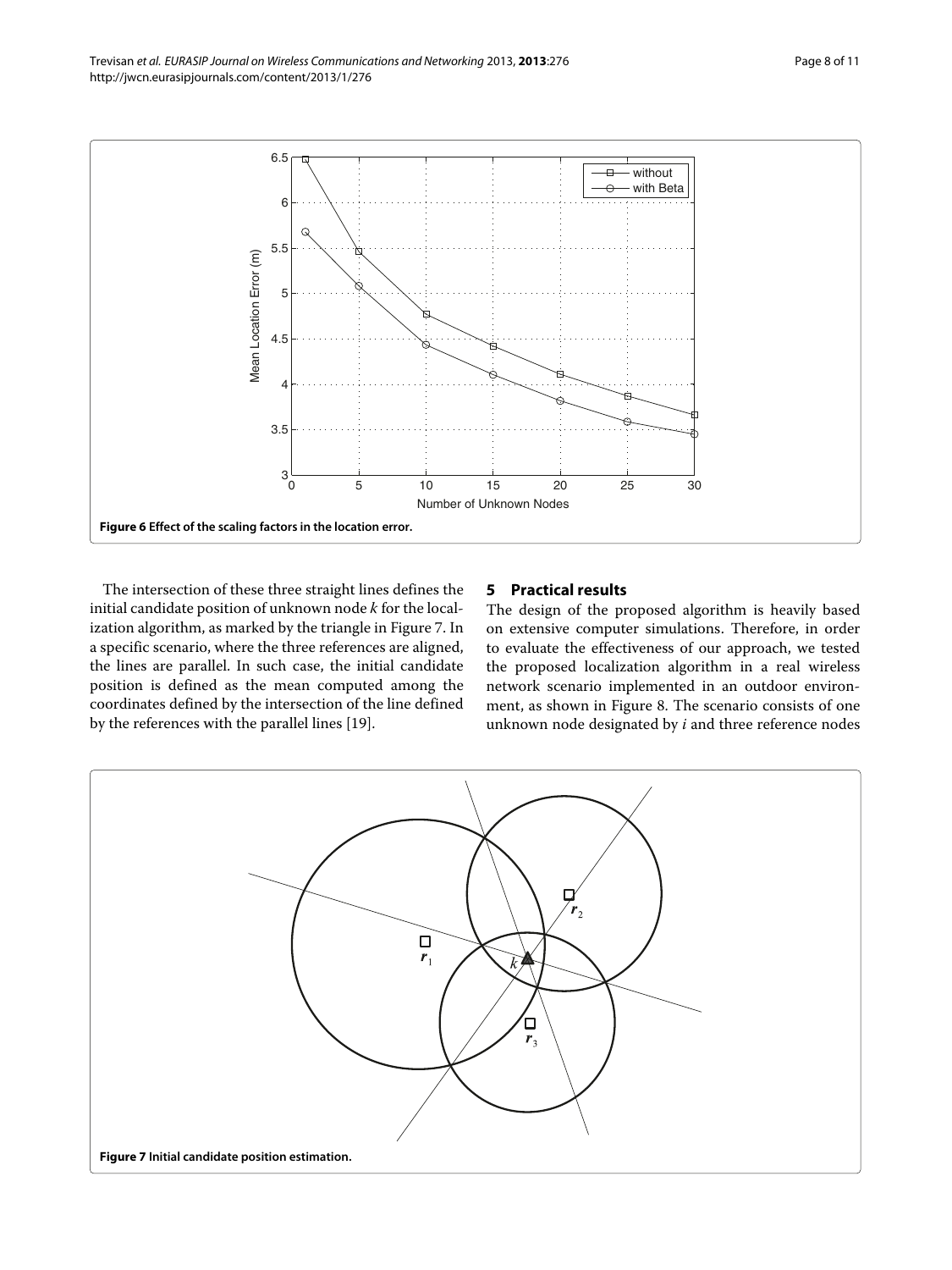Trevisan *et al. EURASIP Journal on Wireless Communications and Networking* 2013, **2013**:276 Page 9 of 11 http://jwcn.eurasipjournals.com/content/2013/1/276



<span id="page-8-0"></span>denoted by  $R_j$ ,  $j = 1, 2, 3$ . The wireless nodes consist of mobile devices equipped with IEEE802.11b interfaces, operating in channel number 4 (carrier frequency 2,417 MHz). This channel was selected because it was the free available frequency band without co-channel and adjacent channel interferences at the moment.

The path loss exponent required by the algorithm, *η*, was determined from RSS measurements in a range distance from 10 to 100 m, in steps of 10 m. At each distance, *d*, a set of 1,000 RSS samples were collected to determine the average values in the downlink and uplink channels. These average values are plotted in Figure [9.](#page-8-1) The average noise power in the wireless interfaces was measured as  $-100$  dBm. The estimated value of  $\eta$ , using the minimum mean squared error (MMSE) method, was obtained as  $\eta = 2.4$  for downlink and  $\eta = 2.2$  for uplink. In the positioning algorithm, we used the mean value,  $\eta = 2.3$ . In the practical survey, five scenarios were considered. The configuration parameters and measured powers of each scenario are summarized in Table [2.](#page-8-2) The localization algorithm considers the average power values, *Pj*, measured

<span id="page-8-1"></span>

**Table 2 Power measurements in each scenario**

<span id="page-8-2"></span>

|  |  |  |  | Scenario $d_{i1}$ $d_{i2}$ $d_{i3}$ $P_1$ $\sigma_{p_1}^2$ $P_2$ $\sigma_{p_2}^2$ $P_3$ $\sigma_{p_3}^2$<br>(m) (m) (m) (dBm) (dBm <sup>2</sup> ) (dBm) (dBm <sup>2</sup> ) (dBm) (dBm <sup>2</sup> )<br>5 5 5 -37.84 0.80 -38.04 0.66 -41.83 1.32<br>10 10 10 -45.38 0.57 -45.57 0.63 -50.31 1.32<br>20 20 20 -50.93 1.48 -50.65 0.49 -54.70 1.16<br>50 50 50 -54.86 1.04 -55.47 0.64 -57.76 1.54<br>20 10 50 -51.01 1.69 -44.42 0.78 -56.03 0.62 |
|--|--|--|--|----------------------------------------------------------------------------------------------------------------------------------------------------------------------------------------------------------------------------------------------------------------------------------------------------------------------------------------------------------------------------------------------------------------------------------------------------|

at each reference node *j*, as shown in Table [2,](#page-8-2) which also shows the variance of the collected power samples,  $\sigma_{P_j}^2$ .

In order to apply the proposed localization algorithm, it is necessary to first determine the received reference power,  $P_0$ , at a reference distance,  $d_0$ , from the transmitter. The received signal power at reference distance  $d_0$  is computed using

<span id="page-8-3"></span>
$$
P_0^{dBm} = P_t^{dBm} + G_t^{dBi} + G_r^{dBi} - 2 \cdot L_c^{dB} - L_0^{dB}, \qquad (21)
$$

where  $L_0^{dB}$  is the free space path loss for a reference distance  $d_0 = 1$  m. The parameters used in [\(21\)](#page-8-3) were obtained from equipment specifications and are presented in Table [3.](#page-8-4)

In order to evaluate the performance of the proposed algorithm, we compared it with the classical MLE [\[10\]](#page-10-8) which is based on the conjugated gradient optimization method<sup>b</sup>. The practical results in terms of location error are presented in Figure [10](#page-9-1) using the weighted cost function with parameter  $\beta$  as defined by [\(13\)](#page-6-4). The results show that the use of a weighted cost function can lead to considerable reductions in localization errors in all practical network scenarios. For scenario E, this reduction may reach approximately 30%. Even for scenarios A and B, a low but significant reduction around 3% is achieved. When the  $\beta$  scale factor is applied to the cost function, the higher reported RSS receives a higher weight because they correspond to more precise measurements obtained from reference nodes closer to the unknown node. This explains the best result obtained for scenario E, where the distances from the three reference nodes to the unknown node are different.

Some additional insights can be obtained analyzing the data shown in Table [4](#page-9-2) and Figure [10.](#page-9-1) For each scenario, this table presents the real distances  $d_{ij}$  among the

**Table 3 Wireless interface parameters**

<span id="page-8-4"></span>

| $P_t^{dBm}$ | 15   | <b>Transmission power</b>     |  |  |
|-------------|------|-------------------------------|--|--|
| $G_t^{dBi}$ | 4    | Transmitter antenna gain      |  |  |
| $G_r^{dBi}$ | 4    | Receiver antenna gain         |  |  |
| $L_c^{dB}$  | 2    | Cable loss                    |  |  |
| $f_0$ (GHz) | 2417 | Carrier frequency (channel 4) |  |  |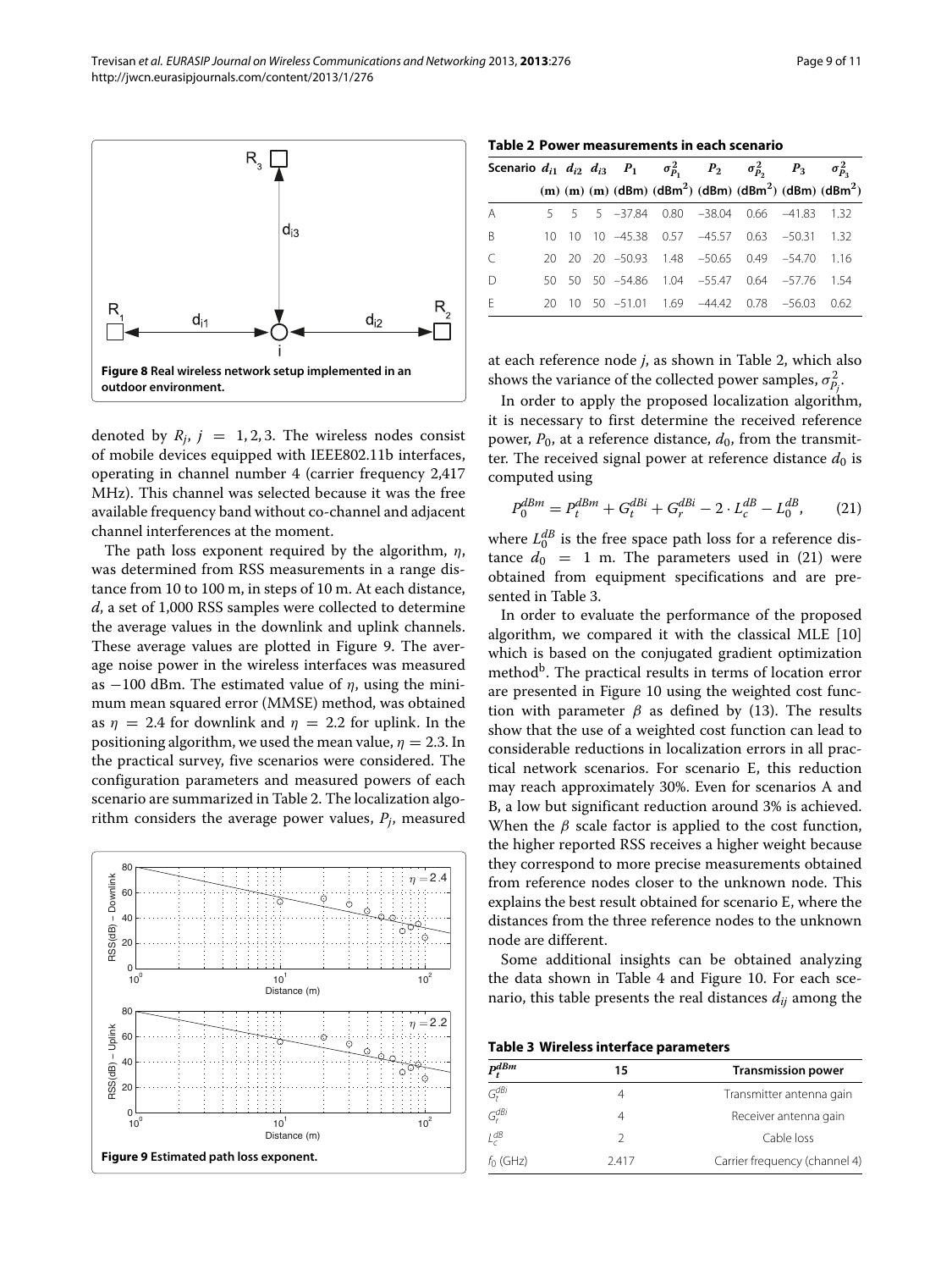

<span id="page-9-1"></span>unknown node and the reference nodes, as well as the estimated distances  $\hat{d}_{ij}$ . For scenarios A, B, and C, the mean reported RSS values caused a positive error in distance estimation, mainly for the values measured with respect to reference  $R_3$ . It means that the unknown node is sensed to be farther away from this reference than it really is. The more distant are nodes *i* and *j*, the lower is the weight of its RSS value in the cost function and therefore the erroneous RSS measures have less influence in the optimization. This can lead to error reductions of up to 12% in these scenarios with respect to the MLE algorithm, as seen in Figure [10.](#page-9-1) Scenario D presents large values of negative errors in distance estimation, so the unknown node seems to be closer to reference nodes than it really is. The relative distance estimation to  $R_3$  was more accurate with respect to real distance  $d_{i3} = 50$  m. By observing Figure [8,](#page-8-0) we can verify that node *i* is positioned exactly between  $R_1$  and  $R_2$ . Therefore, even if the RSS values between

**Table 4 Actual and estimated distances**

<span id="page-9-2"></span>

| <b>Scenario</b> | <b>Distance</b>    | $R_1$   | $R_2$   | $R_3$   |
|-----------------|--------------------|---------|---------|---------|
| A               | $d_{ij}$           | 5       | 5       | 5       |
|                 | $\widehat{d}_{ij}$ | 4.5521  | 4.6815  | 5.8643  |
| B               | $d_{ij}$           | 10      | 10      | 10      |
|                 | $\widehat{d}_{ij}$ | 9.5012  | 10.2626 | 13.6512 |
| $\subset$       | $d_{ij}$           | 20      | 20      | 20      |
|                 | $\widehat{d}_{ij}$ | 15.8156 | 16.1516 | 23.2995 |
| D               | $d_{ij}$           | 50      | 50      | 50      |
|                 | $\widehat{d}_{ij}$ | 24.3975 | 23.7469 | 31.6195 |
| F               | $d_{ij}$           | 20      | 10      | 50      |
|                 | $\widehat{d}_{ij}$ | 17.2376 | 8.6479  | 27.7609 |

node *i* and references  $R_1$  and  $R_2$  are inaccurate, there is a tendency of the algorithm to optimize the location of *i* equidistant to  $R_1$  and  $R_2$  since then the average reported powers to these references have similar values, as was the case. The weighting factor *β* reduces the localization error even more when it attributes higher weights to RSS values reported from  $R_1$  and  $R_2$ , because reference  $R_3$  reported a lower RSS value, even though more precise.

### <span id="page-9-0"></span>**6 Conclusions**

In this paper, we present a new localization strategy based on RSS measurements. The algorithm is centralized and iterative: centralized because a node must accumulate the RSS measurements and run the location algorithm for all the other nodes; iterative because each node is localized one at a time and once located it becomes a reference to the location of other unknown nodes in the next iterations. The Nelder-Mead nonlinear optimization numerical method is employed to find the candidate coordinates for the unknown node, by minimizing the cost function. It is shown that the proposed algorithm can achieve better practical position estimates than the classical MLE strategy that employs gradient-search-based methods.

#### **Endnotes**

a There are two constants that are used in our proposed algorithm and that were numerically obtained (*α* and *ρ*). These values were obtained after several tests considering up to  $n = 30$  unknown nodes randomly located within an area of  $15 \times 15$  m<sup>2</sup> (the node positions are random and follow a uniform distribution). For each number of unknown nodes, an ensemble of topologies were generated and several values of *α* and *ρ* were tested. The impact of  $\rho$  in the performance of the proposed algorithm is larger than the impact of *α*.

<sup>b</sup>Among existing classical cooperative localization techniques for wireless networks, the MLE is theoretically the best in the sense that it asymptotically achieves the Cramer-Rao bound (CRB). However, the gradient based iterative algorithms that are commonly used to achieve MLE positions are quite sensitive to the initial values and cannot achieve the theoretical optimal performance [\[14\]](#page-10-10). In this case the optimum solution is the minimum mean square error (MMSE) algorithm, which requires the prior distribution on the location of the nodes.

#### **Competing interests**

The authors declare that they have no competing interests.

#### **Acknowledgements**

This work was partially supported by CAPES and CNPq (Brazil).

#### **Author details**

1Pontifical Catholic University of Paraná - PUCPR, Rua Imaculada Conceicao, Curitiba 1155, Brazil. 2Federal University of Technology - Paraná - UTFPR, Av. Sete de Setembro, Curitiba 3165, Brazil.